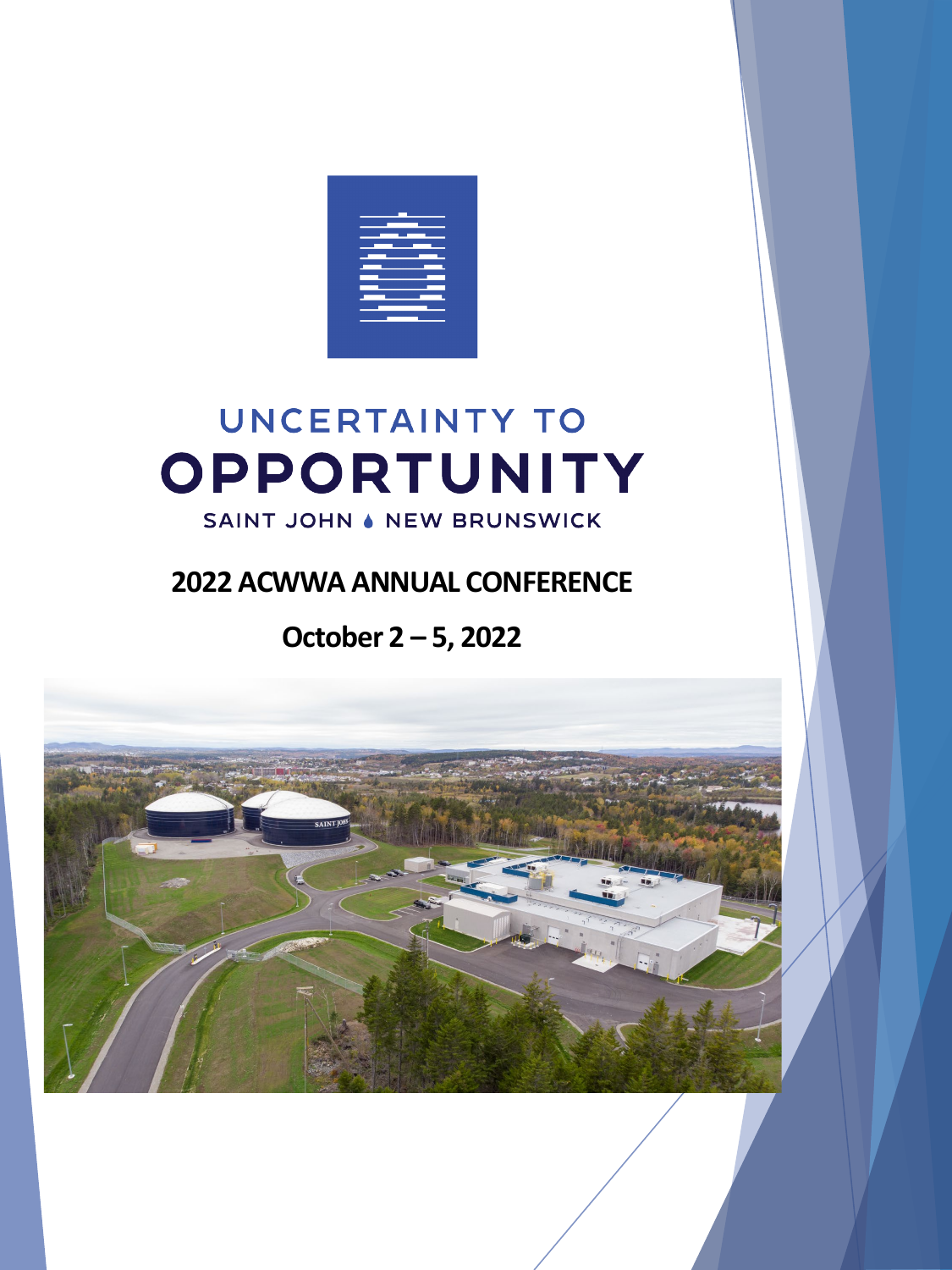

## 2022 ACWWA ANNUAL CONFERENCE

Welcome back to Saint john, New Brunswick – live and in person!

The Saint John Hilton is pleased to welcome visitors to their harbour front hotel. Saint John is growing from the inside out – from the Hilton you'll have a window seat to the exciting changes at the Fundy Quay Waterfront Development site, Market Slip Plaza reimagination and the Port Saint John Modernization project.

The conference theme this year is "Uncertainty to Opportunity". The past few years have forced organizations to pivot, adapt and become flexible as they discover new paths for delivery of their services. We wanted to embrace these challenges and find out what opportunities have come from the past two uncertain years.

The Conference schedule will include several days of diverse technical and social events, including award/recognition ceremonies and a reimagined ABEA Hospitality Night and Down East Feast.

## SPONSORSHIP OPPORTUNIITY

Over the years, the success of the ACWWA conference is based on the generous support from our industry partners (national, regional and local). This sponsorship opportunity provides means to showcase your company to over 400 people from throughout the region. It is also your chance to connect with Municipal Engineers, Utility Managers and Operators, Regulators, Design Professionals, Contractors, Suppliers and other water and wastewater industry professionals.

Through the conference sessions and the Trade show, you will have an excellent opportunity to present your company's unique abilities and offerings to a singularly motivated audience of over 400 people from throughout the region. Excitement is growing as this will be the first/inperson ACWWA conference in two years so we are anticipating that attendance will exceed our expectations – an even better reason for you to become a sponsor this year!

The Sponsorship Committee has created opportunities for various levels of participation enabling everyone to have their time in the spotlight.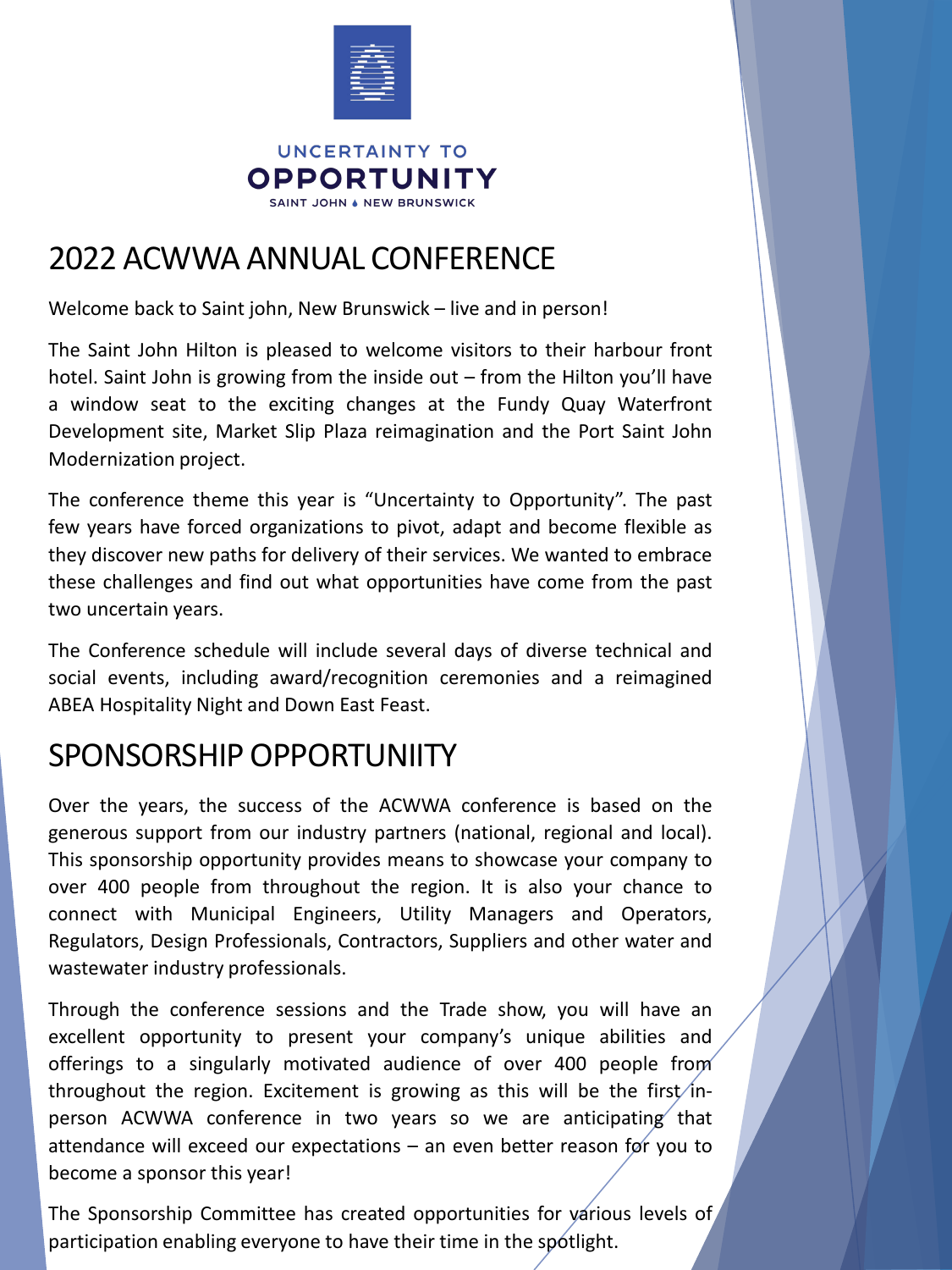#### **2022 ACWWA ANNUAL CONFERENCE, SAINT JOHN, NEW BRUNSWICK Sponsorship levels available**

| <b>Opportunity</b>                                                           | <b>Sponsorship Levels</b> |                                       |                           |                           |                              |                                   |                  |  |
|------------------------------------------------------------------------------|---------------------------|---------------------------------------|---------------------------|---------------------------|------------------------------|-----------------------------------|------------------|--|
| <b>Details</b>                                                               | <b>Platinum</b>           | Gold                                  | <b>Silver</b>             | <b>Bronze</b>             | <b>Water</b><br><b>Tower</b> | <b>Hydrant</b><br><b>Hysteria</b> | <b>Nutrition</b> |  |
| <b>Sponsorship Amount</b>                                                    | \$5,500                   | \$3,000                               | \$2,000                   | \$1,000                   | \$2,000                      | \$2,000                           | \$1,000          |  |
| <b>Conference</b><br><b>Registrations</b>                                    | x2                        | x1                                    |                           |                           |                              |                                   |                  |  |
| Banner Ad on Website                                                         | $\blacktriangledown$      | $\boldsymbol{\mathsf{M}}$             | $\blacktriangleright$     | $\Delta$                  | $\boldsymbol{\nabla}$        | $\blacktriangledown$              |                  |  |
| Logo printed in<br><b>Conference Program</b>                                 | Extra<br>Large            | Large                                 | Medium                    | <b>Small</b>              | Medium                       | <b>Medium</b>                     | <b>Small</b>     |  |
| <b>Presentation Slides at</b><br><b>Meet &amp; Greet</b>                     | x4                        | x <sub>2</sub>                        | x1                        |                           | x1                           | x1                                |                  |  |
| <b>Presentation Slides at</b><br><b>Tuesday Night Social</b><br><b>Event</b> | x4                        | x <sub>2</sub>                        | x1                        |                           | x1                           | x1                                |                  |  |
| Logo included on all<br><b>Advertising</b>                                   | $\boldsymbol{\mathsf{M}}$ | $\blacktriangledown$                  |                           |                           |                              |                                   |                  |  |
| <b>Logo on Sponsor</b><br><b>Boards</b>                                      | $\blacktriangleright$     | $\boldsymbol{\mathsf{\underline{M}}}$ | $\boldsymbol{\mathsf{M}}$ | $\boldsymbol{\mathsf{M}}$ | $\boldsymbol{\nabla}$        | $\boldsymbol{\mathsf{M}}$         |                  |  |
| Logo on all Room<br><b>Keys</b>                                              | V                         |                                       |                           |                           |                              |                                   |                  |  |
| Logo on all Room Key<br><b>Envelopes</b>                                     |                           | $\boldsymbol{\blacktriangledown}$     |                           |                           |                              |                                   |                  |  |
| <b>Logo on Poster Board</b><br>next to meal / snack                          |                           |                                       |                           |                           |                              |                                   |                  |  |

Sponsorship submissions will be taken on a first- come, first served basis.



**UNCERTAINTY TO OPPORTUNITY** SAINT JOHN . NEW BRUNSWICK